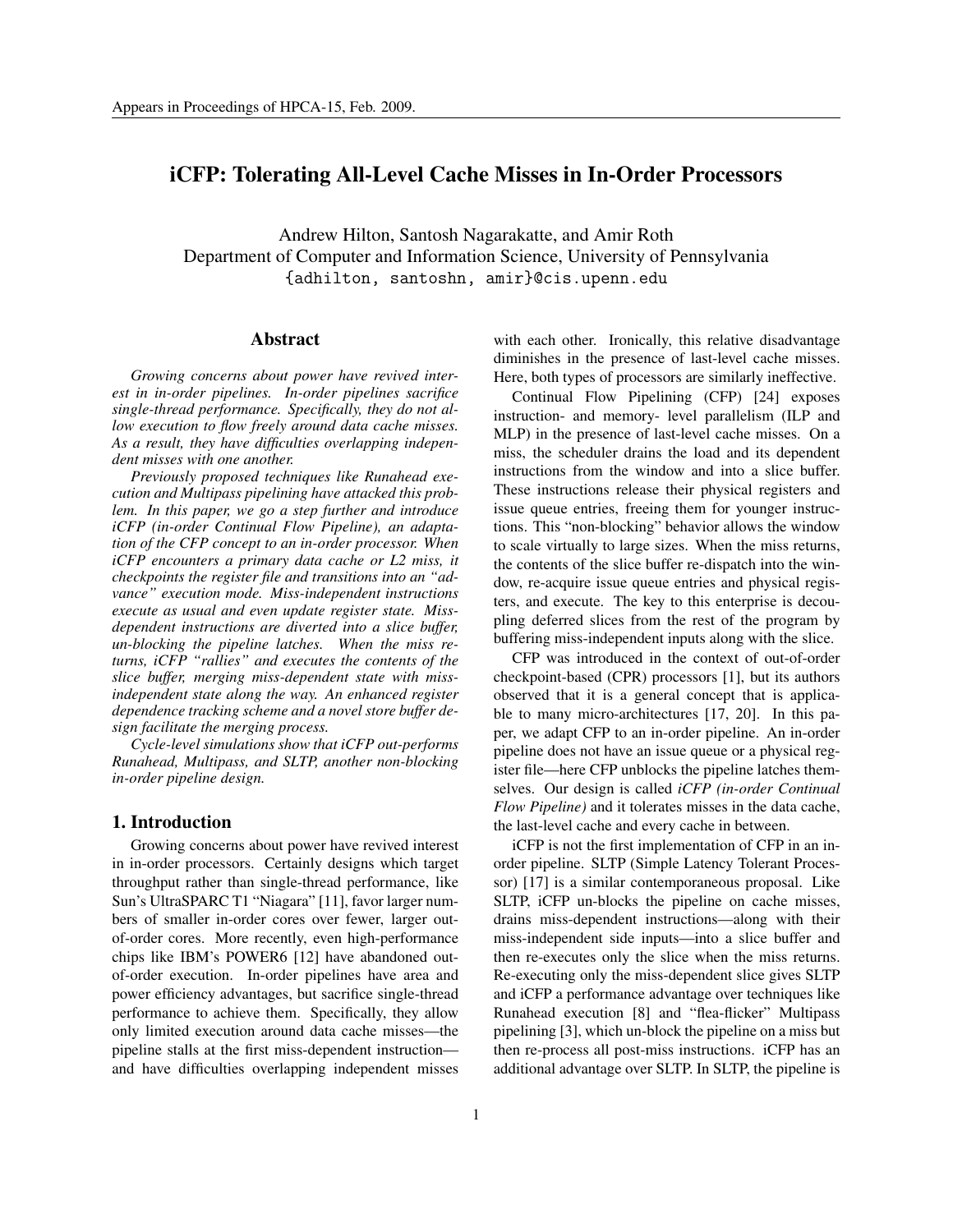non-blocking only in the shadow of misses; miss slice re-execution is blocking. This limits performance in dependent miss scenarios. In contrast, iCFP is nonblocking under all misses. iCFP may make multiple passes over the contents of the slice buffer, with each pass executing fewer instructions. Non-blocking also enables interleaving of slice re-execution with the execution of new instructions at the "tail" of the program. Our experiments show that these features contribute significantly to performance.

Supporting non-blocking slice execution requires two innovative mechanisms. The first is a register dependence tracking scheme that supports both multiple slice re-executions and incremental updates to primary register state. The second is a scheme that supports nonspeculative store-load forwarding for miss independent stores and loads under a cache miss and for missdependent stores and loads during multiple slice reexecutions. For the first, we use a second register file which is available on a multi-threaded processor—as scratch space for re-executing slices. We use instruction sequence numbering to gate updates to primary register state. For the second, we describe a novel but simple store buffer design that supports forwarding using "chained" iterative access rather than associative search.

### 2. Motivation and Some Examples

iCFP implements an in-order pipeline that combines two important features. First, it supports non-blocking uniformly under all misses. This allows it to "advance" past primary misses (encountered while no other miss is pending), secondary misses (encountered while the primary miss is pending), and dependent misses (encountered while re-executing the forward slice of a primary or secondary miss). Second, while advancing under any miss, iCFP can "commit" miss-independent instructions. When any miss returns, iCFP "rallies" by re-executing only the instructions that depend on it.

This combination of features allows iCFP to effectively deal with different patterns of misses, whereas micro-architectures that implement only one of these features have limited effectiveness when encountering certain miss patterns. For instance, SLTP [17] commits miss-independent instructions but blocks when reexecuting miss slices. As a result, it provides limited benefit in dependent-miss scenarios. Runahead execution [8] implements general non-blocking but must reexecute miss-independent instructions. This limits its effectiveness in general, but especially in scenarios in which long-latency primary L2 misses are followed by shorter secondary data cache misses.

Figure 1 uses abstract instruction sequences to illus-

trate the actions of a vanilla in-order pipeline, Runahead execution (RA), SLTP, and iCFP in different scenarios. In the examples, instructions are boxed letters, cache misses are shaded, and data dependences are arrows. In a vanilla pipeline, misses result in pipeline stalls (thick horizontal lines). In RA, SLTP, and iCFP, they trigger advance execution. Miss-dependent advance instructions—also known as "poisoned" instructions are shown as lower-case letters. For RA, SLTP, and iCFP, advance and rally execution are split, with advance execution on top.

Lone L2 miss. Figure 1a shows a lone L2 miss (A) with a single dependent instruction (B). In this situation, RA provides no benefit. SLTP and iCFP do because they can commit miss-independent advance instructions C–F, and re-execute only the miss forward slice (A–B).

Independent L2 misses. Figure 1b shows independent L2 misses, A and E. In a vanilla pipeline, these misses are serialized. However, RA, SLTP, and iCFP can all overlap these misses by advancing under miss A. Note, SLTP slice re-execution is blocking and so it must wait until E completes before finishing the rally. In contrast, iCFP can interleave execution at the "tail" of the program (G–H) with slice re-execution.

Dependent L2 misses. Figure 1c shows a dependentmiss scenario—E depends on A. RA is ineffective here. SLTP provides a small benefit because it can commit instructions C and D in the shadow of miss A. However, the fact that it has blocking rallies prevents it from committing additional instructions under miss E. iCFP is not limited in this way.

Independent chains of dependent L2 misses. Figure 1d shows four misses, A, B, E and F with pairwise dependences between them—B depends on A and F on E. Assume L2 miss latency is long enough such that advance execution under miss A can execute E before A returns. RA is effective, overlapping E with A and F with B, respectively. Despite being able to commit missindependent advance instructions, SLTP is less effective than RA. Although it can overlap A with E during advance mode, its blocking rallies force it to serialize B and F. Again, iCFP does not have this limitation.

Secondary data cache misses. Earlier, we mentioned that the inability to reuse miss-independent instructions limits RA in certain miss scenarios. Figures 1e and 1f illustrate. The scenarios of interest involve secondary data cache misses under a primary L2 miss. In these situations, RA advance execution is faced with a choice. On one hand, it can wait for the miss to return. We call this option D\$-blocking (D\$-b), and it is the right choice if there are future misses that de-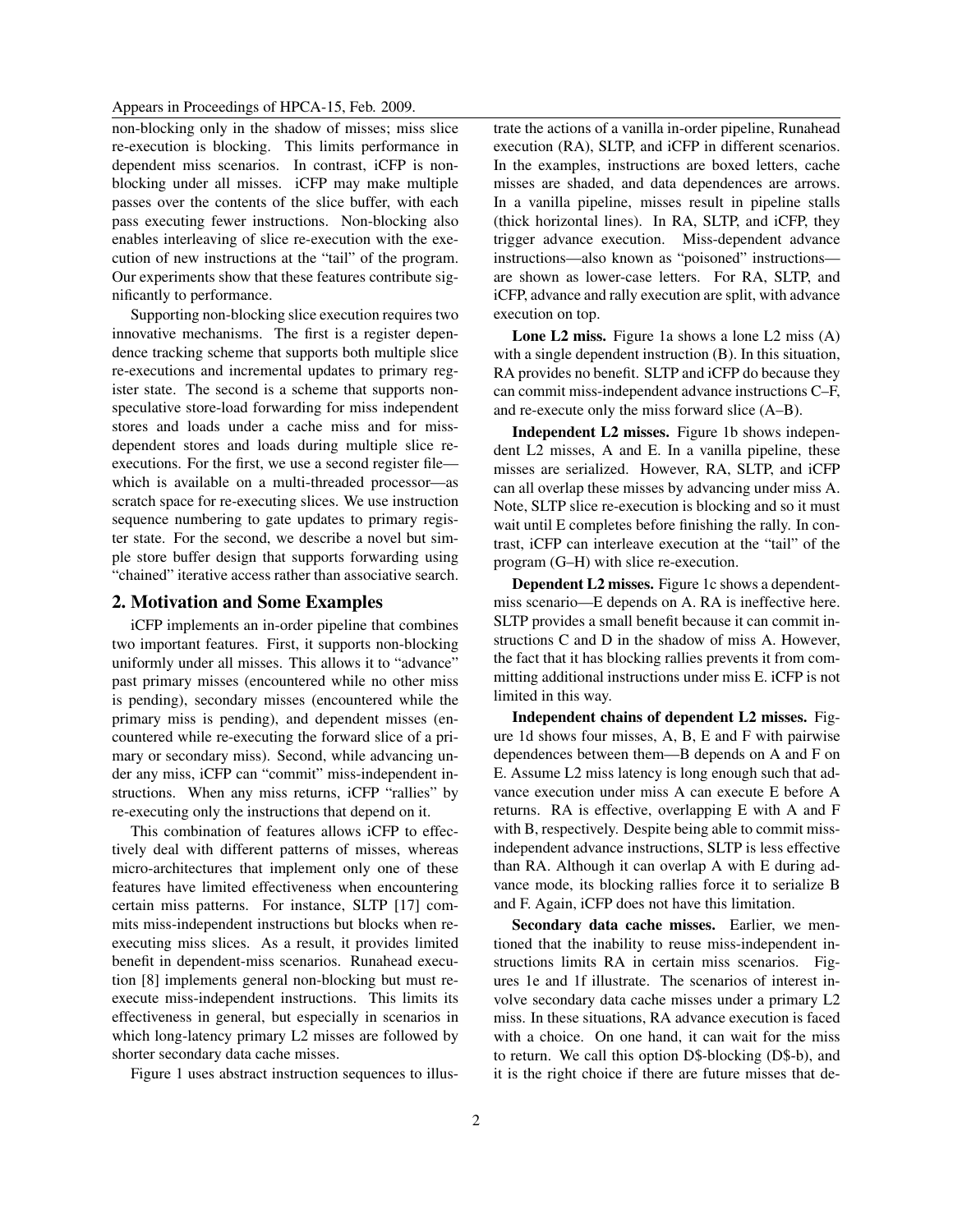Appears in Proceedings of HPCA-15, Feb. 2009.



**Figure 1. In-order, RA (Runahead), SLTP, and iCFP under different miss scenarios**

pend on the data cache miss (as in Figure 1f, with D depending on C). Blocking is a poor choice if there are future misses that are independent of the data cache miss because waiting for the data cache miss will delay those misses. This is the case in Figure 1e, where waiting for C prevents overlapping D with A. Alternatively, RA can "poison" the output data cache miss and proceed immediately, this is the D\$-non-blocking (D\$-nb) option. Non-blocking is right if there are future independent misses (Figure 1e) and wrong if there are future dependent misses (Figure 1f). We note that only RA is faced with this particular dilemma. iCFP can confidently poison the secondary data cache miss because it can return to it immediately when the miss returns. With some caveats, SLTP can do the same. But RA—because it doesn't buffer and decouple missdependent instructions—can only return to the primary

"outer" miss. Our experiments show that most benchmarks prefer D\$-blocking.

### 3. iCFP: In-order Continual Flow Pipeline

iCFP requires a set of simple extensions to an inorder processor. These include: i) a mechanism for checkpointing and restoring the contents of the register file, ii) per register "poison" bits and sequence numbers for tracking miss-dependent instructions, iii) a FIFO for buffering miss-dependent instructions and their side inputs, iv) a "scratch" register file for re-executing missdependent slices, v) a mechanism that supports correct store-load forwarding during both advance and rally execution, and vi) a mechanism for detecting sharedmemory conflicts at checkpoint granularity.

Figure 2 shows a simplified structural diagram of an iCFP pipeline (parts c and d) and similar diagrams for a vanilla in-order pipeline (part a) and a Runahead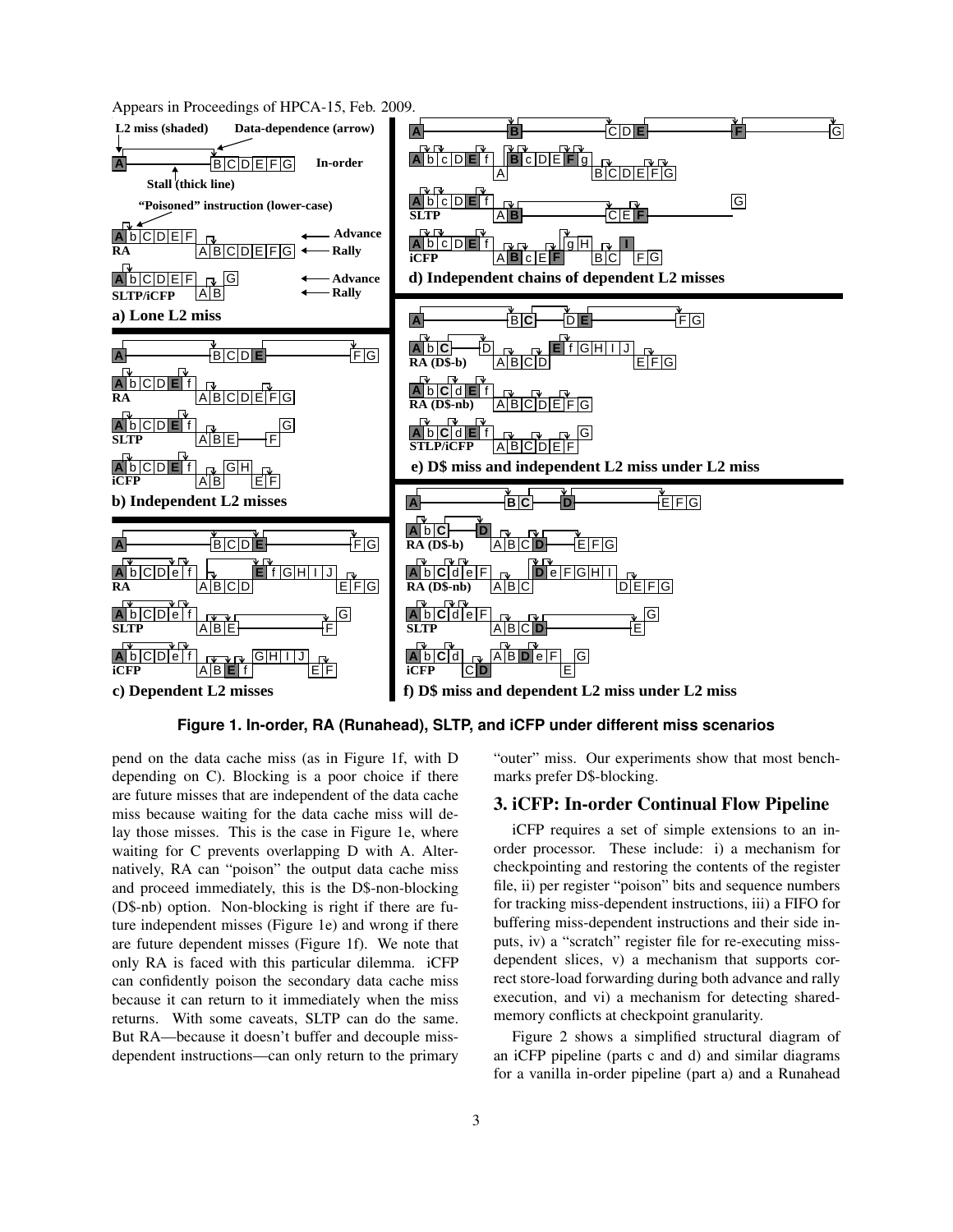

**Figure 2. In-order, Runahead, and iCFP structural diagrams**

pipeline (part b) [6, 8]. Some of the mechanisms required by iCFP are also required by Runahead. These include the register checkpointing mechanism and the poison bits. The kind of checkpointing Runahead and iCFP require—a single checkpoint that supports only create and restore operations—can be implemented efficiently using "shadow" bitcells [9].

iCFP needs an additional FIFO to buffer missdependent instruction slices (SLICE in parts c and d), and an additional register file for implementing register communication during slice re-execution. Many inorder processors support multi-threading and so effectively contain multiple register files [11, 12]. iCFP simply borrows a register file for this purpose when singlethread performance trumps multi-thread throughput.

iCFP uses simple yet novel components to provide store-load forwarding and inter-thread memory ordering violation detection. For forwarding, it uses an indexed store buffer with a novel access method called *addresshash chaining* (Section 3.2). For multi-processor safety, it uses a signature scheme (Section 3.3).

### 3.1. Advance and Rally

Figures 2c and 2d show iCFP's active components during advance and rally execution, respectively. Components with thick outlines are active. Shaded components are actively updated.

Advance execution. iCFP advance execution resembles that of Runahead. On a cache miss, the processor checkpoints the register file and "poisons" the output register of the load. Advance execution propagates this poison through data dependences using poison bits associated with each register and each store buffer entry (Section 3.2). Miss-independent instructions (instructions with no poisoned inputs) write their values into the register file. Non-poisoned branches are resolved as usual, triggering pipeline flushes on mis-predictions.

Miss-dependent instructions (instructions with at least one poisoned input) do not execute. They drain to the slice buffer along with their non-poisoned input (if any).

In iCFP, each register is associated not only with a poison bit, but also with a *last-writer sequence number*. An instruction's sequence number is its distance from the checkpoint and sequence numbers determine relative instruction age. At writeback, all advance instructions poisoned or not—update last-writer field of their destination register with their own sequence number. The sequence number field is used to prevent write-after-write hazards during rallies.

Rally execution. iCFP advance mode resembles that of Runahead, but its rally mode is different. In rally mode, iCFP re-injects the miss-dependent instructions from the slice buffer into the pipeline. These instructions obtain their miss-independent inputs from their slice buffer entries. They obtain inputs generated by older miss-dependent instructions either via the bypass network or the "scratch" register file which is used as temporary storage during rallies. A re-executing miss-dependent instruction updates the main register file only if the main register's last-writer sequence number matches its own. If the register is tagged with a larger sequence number (*i.e.*, one from a younger instruction), the write is suppressed to avoid a write-after-write violation.

rally begins, these are cleared. During a rally, any still-Like Multipass [3], iCFP may make multiple rally passes over the slice buffer, initiating a pass every time a pending miss returns. Each rally pass processes fewer instructions, until the slice is completely processed. During a rally, not all loads in the slice buffer may have returned—in fact, dependent loads may just have issued for the first time and initiated misses. iCFP does not stall the rally to wait for these loads to complete. The scratch register file also has associated poison bits and when a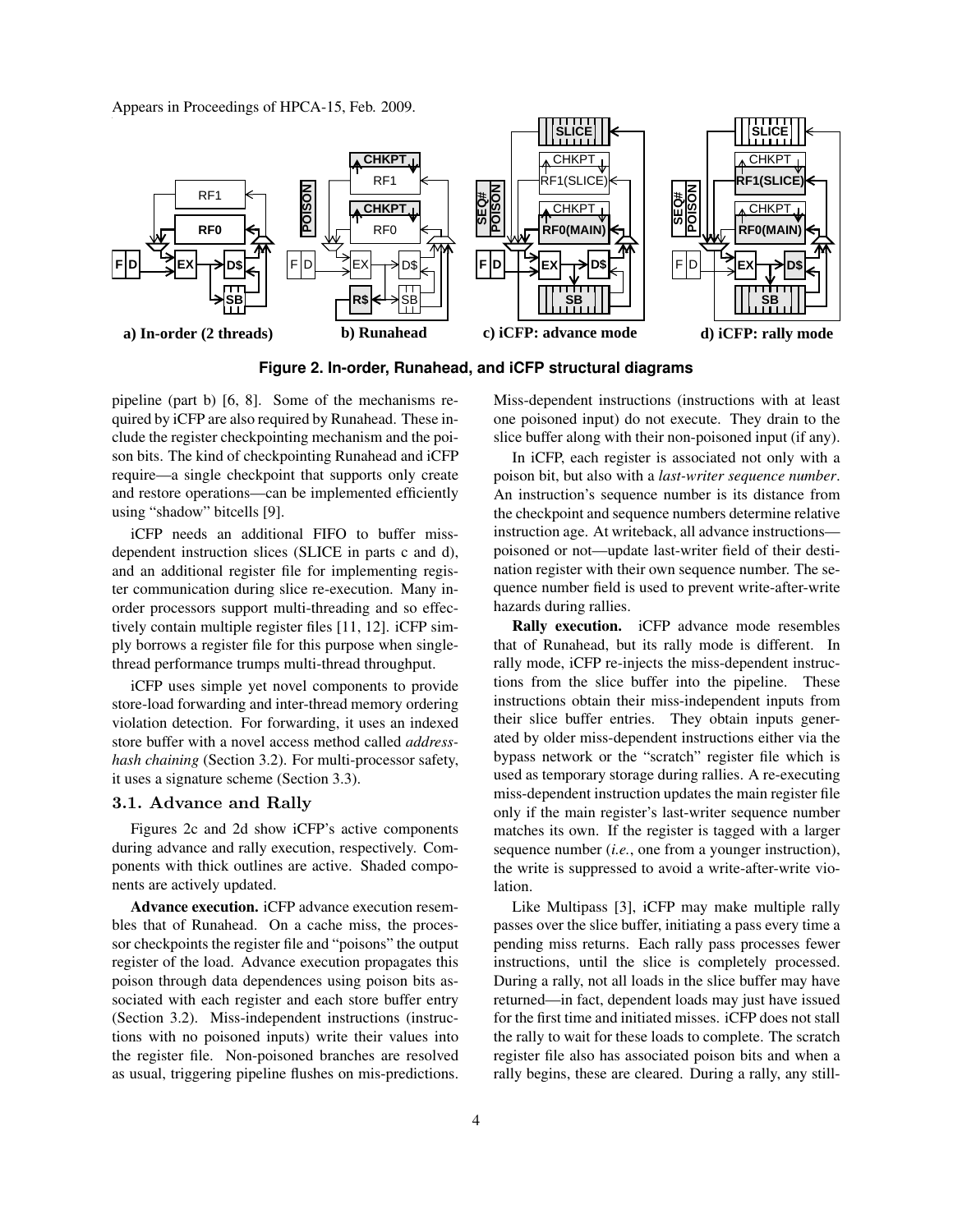Appears in Proceedings of HPCA-15, Feb. 2009.

| <b>Instructions (from fetch)</b>           | sea | RF0 val   |                | seq | р |
|--------------------------------------------|-----|-----------|----------------|-----|---|
| $1d$ [r1{x40}] $\rightarrow$ r3{-          |     |           | r1[x44         |     |   |
| $[r2\}xC0$ $]\rightarrow r4$ $2$           |     |           | $r2\sqrt{xC4}$ |     |   |
| mul $r3{-}r4{2} \rightarrow r4{-}$         |     | r31       |                |     |   |
| st $r4(-) \rightarrow [r1\{x40\}]$         |     | r4        |                |     |   |
| addi $r1\{x40\}$ , $4 \rightarrow r1\{x44$ |     | $RF1$ val |                | seq | Ŋ |
| addi $r2\{xC0\}$ , $4 \rightarrow r2\{xC4$ |     |           |                |     |   |
| $ld [r1\}x44] \rightarrow r333$            | b   | r2        |                |     |   |
| 1d $[r2\{xC4\}] \rightarrow r4\}$ -        |     | r3        |                |     |   |
| $mu1 r333; r43 -$<br>$r4$ { -              |     | r4        |                |     |   |
| $st$ $r4(-)$<br>$\rightarrow$ [r1 \x44     |     |           |                |     |   |

#### **a) advance execution**

| Instructions (from slice buffer)               | sea |  |
|------------------------------------------------|-----|--|
| $Id$ [SL $\{x40\}$ ] $\rightarrow$ r3{9}       |     |  |
| $mul$ $r3\{9\}$ , $SL\{2\} \rightarrow r4\{18$ |     |  |
| st $r4\{18\} \rightarrow$ [SL $\{x40\}$        |     |  |
| 1d $[sL\{xC4\}] \rightarrow r4$ -              |     |  |
| mul $SL(3), r4(-) \rightarrow r4$              |     |  |
| st $r4\{-\}\rightarrow$ [SL{x44}]              |     |  |

**b) first rally**

| Instructions (from slice buffer)          | sea | R |
|-------------------------------------------|-----|---|
| $\lceil$ ld [SL{xC4}] $\rightarrow$ r4{4} |     |   |
| $mult$ $SL\{3\}, r4\{4\} \rightarrow r4$  |     |   |
| st $r4\{12\} \rightarrow [SL\{x44\}]$     |     |   |
|                                           |     |   |
|                                           |     |   |

|         | $r2$ $\overline{xC4}$ | 5   | Λ |
|---------|-----------------------|-----|---|
| r3      | 3                     | 6   |   |
| r4      |                       | 8   |   |
| RF1     | vя                    | sec | p |
| r1      |                       |     |   |
| r2      |                       |     | 0 |
| r3      | q                     | C   |   |
|         |                       |     |   |
| r4      |                       | 8   |   |
|         |                       |     |   |
|         |                       |     |   |
| RF0 val |                       | sea | р |
|         | r1 x44                | 4   |   |
|         | $r2\sqrt{xC4}$        | 5   | 0 |
| r3      | ٦                     | 6   | í |
| r4      | .2                    | 8   |   |

**r**3 - 1 -0

**r1** - -0 **r2** - -0

**RF0 val seq p**  $r1$   $\overline{\text{x}44}$ 

**c**) second rally

#### **Figure 3. iCFP working example**

pending loads are poisoned in the scratch register file and "re-activated" in their existing slice buffer slots. Effectively, rallies themselves perform advance execution.

Working example. Figure 3 shows an example of advance and rally execution in a parallel miss scenario. There is one advance pass (part a) and two subsequent rallies (parts b and c). Each pass shows the instruction stream, which comes from fetch during advance execution and from the slice buffer during rallies. Each instruction is tagged with a poison bit (p) and a sequence number from the checkpoint (seq). Each pass also shows the contents of the main and slice register files (RF0 and RF1, respectively). Each register is tagged with a poison bit and a last-writer sequence number.

The advance pass slices out the six shaded instructions, which form two dependence chains. At the end of the advance pass, main register r4 is poisoned and tagged with the sequence number of its last writer (8).

The first rally is triggered when the first load miss (sequence number 0) returns. The second load (sequence number 7) has not returned and so the instructions that depend on it (shaded) are re-poisoned and re-activated in the slice buffer. The slice executes using RF1 as scratch space. Notice, miss-independent inputs come from the slice buffer (SL) rather than the register file (RF0). This example demonstrates the need for a scratch register file to execute slices. Rally instructions (sequence numbers 0 and 2) cannot write r3 and r4 into the main register file because these are already over-written by logically younger instructions (sequence numbers 6 and 8). The sequence numbering scheme helps avoid these writeafter-write hazards.

The return of the second load miss (sequence number 7) triggers the second rally. This time, main register r4 is tagged with the sequence number of a rally instruction (8), and so the rally updates the main register file and unpoisons the register.

When the second rally completes, the slice buffer is empty and the main register file (RF0) is poison-free. Conventional in-order execution resumes. The next miss will trigger a transition to advance mode.

Multithreaded rally. Slices are dependence chains and unlikely to have an internal parallelism of greater than one. Even if they did, it is not likely that an in-order processor could exploit this parallelism. As a result, it makes little sense to allocate rally bandwidth greater than one instruction per cycle, even if the processor is capable of more.

For maximum throughput, iCFP executes rally instructions and tail instructions in multithreaded fashion, with rally instructions given priority. Such multithreading is possible because rally instructions are effectively decoupled from the rest of the program by virtue of having captured their miss-independent inputs during entry into the slice buffer. Slice instructions are identified explicitly so the pipeline can ignore dependences between slice and tail instructions. Multithreaded rallying requires the guarantee that as slices are being processed from the head of the slice buffer, they can continue to be properly extended at the tail. iCFP's gated updates of main register file poison bits provide this guarantee.

### 3.2. Store-Load Forwarding

Advance instructions can write to the main register file because it is backed by a checkpoint. The data cache is not backed by a checkpoint and so advance stores cannot write to it. We also don't assume data cache support for speculative "transactional" writes or write logging and rollback [15]. iCFP needs a mechanism to buffer advance stores so that they drain to the cache in program order, forward to younger miss-independent loads during advance execution, and forward to younger missdependent loads during rallies.

Runahead execution uses a Runahead cache (R\$ in Figure 2b) to support forwarding from advance stores to miss-independent advance loads in a scalable way [16]. But iCFP requires a more robust mechanism. A Runa-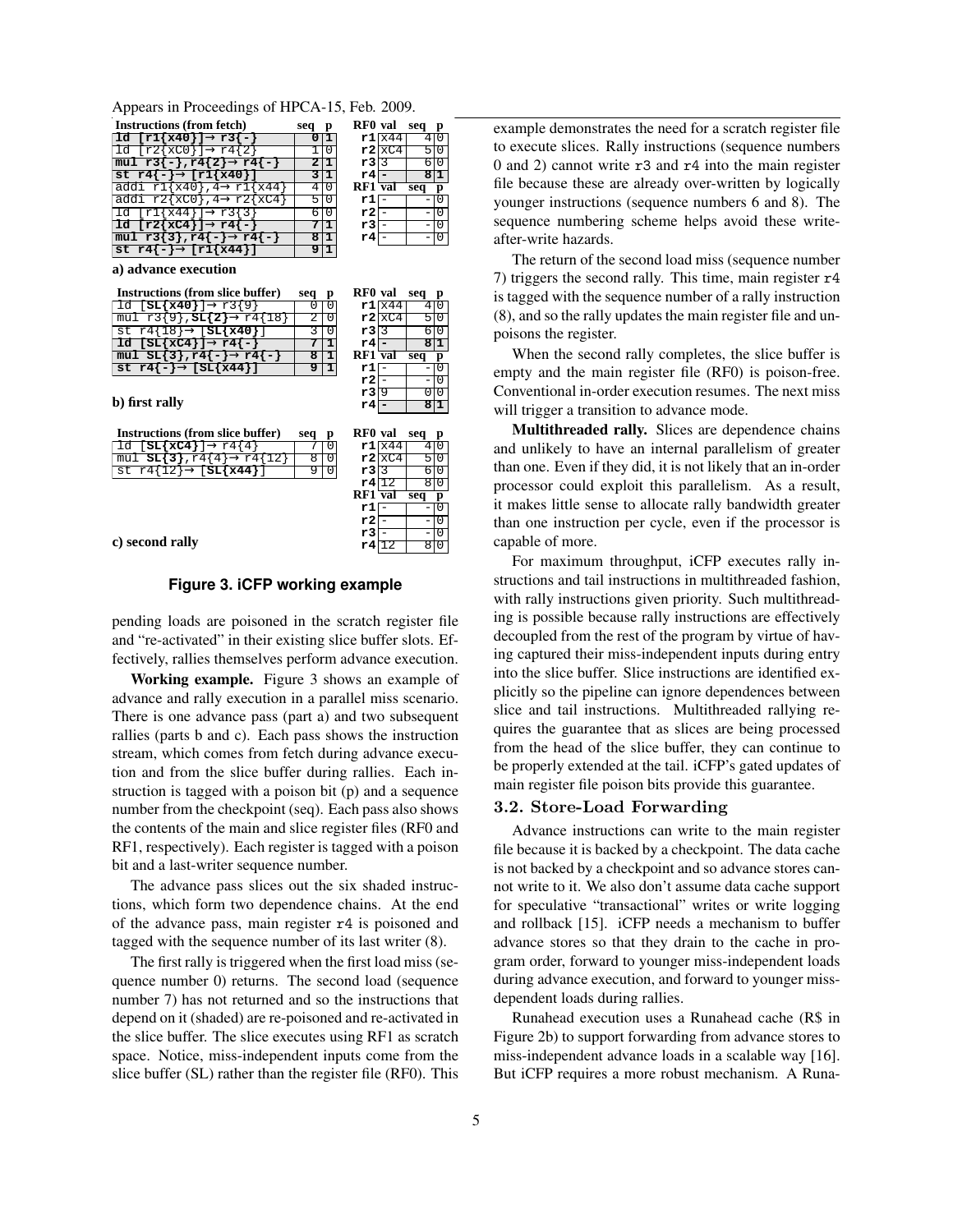Appears in Proceedings of HPCA-15, Feb. 2009.



**Figure 4. Address-hash chaining**

head cache supports only "best-effort" forwarding because relevant stores may have been evicted from it. It also does not support program order data cache writes. Runahead does not need these features because it reexecutes *all* advance instructions anyway. However, iCFP re-executes only miss-dependent advance instructions. It does not re-execute miss-independent stores and so its mechanism must not evict them. It also doesn't reexecute miss-independent loads and so its mechanism must guarantee correct forwarding for them during advance execution.

A simple mechanism that provides these features is an associatively-searched store buffer, a structure already found in many in-order processors (for ISAs whose memory models permit). However, traditional store buffers have relatively few entries as they are primarily used to tolerate store miss latency and improve data cache bandwidth utilization. iCFP advance mode may last for many cycles, so the number of advance stores may be large. Large associative structures are slow, and area and power inefficient. iCFP uses a large store buffer that supports forwarding without associative search, using a technique we call *address-hash chaining*.

Address-hash chaining. Figure 4 illustrates addresshash chaining using the code example from Figure 3. The figure shows an 8-entry store buffer which contains two valid stores (in thick outline). Address-hash chaining uses the SSN (store sequence number) dynamic store naming scheme [21]. SSNs are extended store buffer indices that can also name stores that are already in the cache. A store's store buffer index is the low order bits of its SSN. In the example, the two stores have SSNs 20 and 21 and are at store buffer indices 4 and 5, respectively. A global counter SSN<sub>complete</sub> tracks the SSN of the youngest store to write to the cache (here 19).

Each store buffer entry contains an address, value, poison bit, and an explicit SSN (SSN<sub>link</sub>) which is not its own. The store buffer is coupled with a small, addressindexed table called the *chain table* which maps hashed addresses (*e.g.*, low-order address bits) to SSNs. Each chain-table entry contains the SSN of the youngest store

whose address hashes into that entry. For instance, the entry for low-order address bits 4 points to the store to address  $x44$  (SSN 21). The SSN<sub>link</sub> in each store buffer entry points to the next youngest store that has the same address-hash. For example, the  $SSN<sub>link</sub>$  for SSN 21 (address x44) is 17; the store at SSN 17 writes address x34. Essentially, all entries in the store buffer are chained by hashed address with the chain table providing the "root set". SSNs older than SSN<sub>complete</sub> correspond to stores that are already in the cache, and act as chainterminating "null pointers".

Loads forward from the store buffer by following the chain that starts at the chain table entry corresponding to their address. If a load finds a store with a matching address, it forwards from it. If the store is marked as having a poisoned data input, the poison propagates to the load, which then drains to the slice buffer. If the chain terminates before the load finds a store with a matching address, then the load gets its value from the data cache. With reasonable chain table sizes (*e.g.*, 64 entries), average chain length can be kept short and average load latency low. Our experiments show that the average number of excess store buffer hops per load—the first store buffer access is "free" because it is performed in parallel with data cache access—is less than 0.5 for all benchmarks and less than 0.05 for most. Address-hash chaining does produce variable load latency, but this is easier to manage in in-order processors, which do not use speculative wakeup.

Address-hash chaining supports forwarding to missdependent loads during rallies. Because the chain table corresponds to the tail of the instruction stream, it may contain pointers to stores that are younger than missdependent loads. This is not a problem. Re-executing miss-dependent loads simply follow the chain until they encounter stores that are older than they are.

Address-hash chaining must stall in one specific situation—a miss-dependent store with a poisoned address. Poison-address stores are relatively rare and are typically associated with pointer chasing. An addresspoisoned store cannot be properly chained into the store buffer and proceeding past it removes all forwarding guarantees for younger advance loads. When iCFP encounters a poison-address store, it can either stall or transition to a "simple runahead" mode that does not commit miss-independent results.

### 3.3. Multiprocessor Safety

iCFP uses non-speculative same-thread store-load forwarding and does not suffer from same-thread memory ordering violations. However, being checkpointbased makes iCFP's loads vulnerable to stores from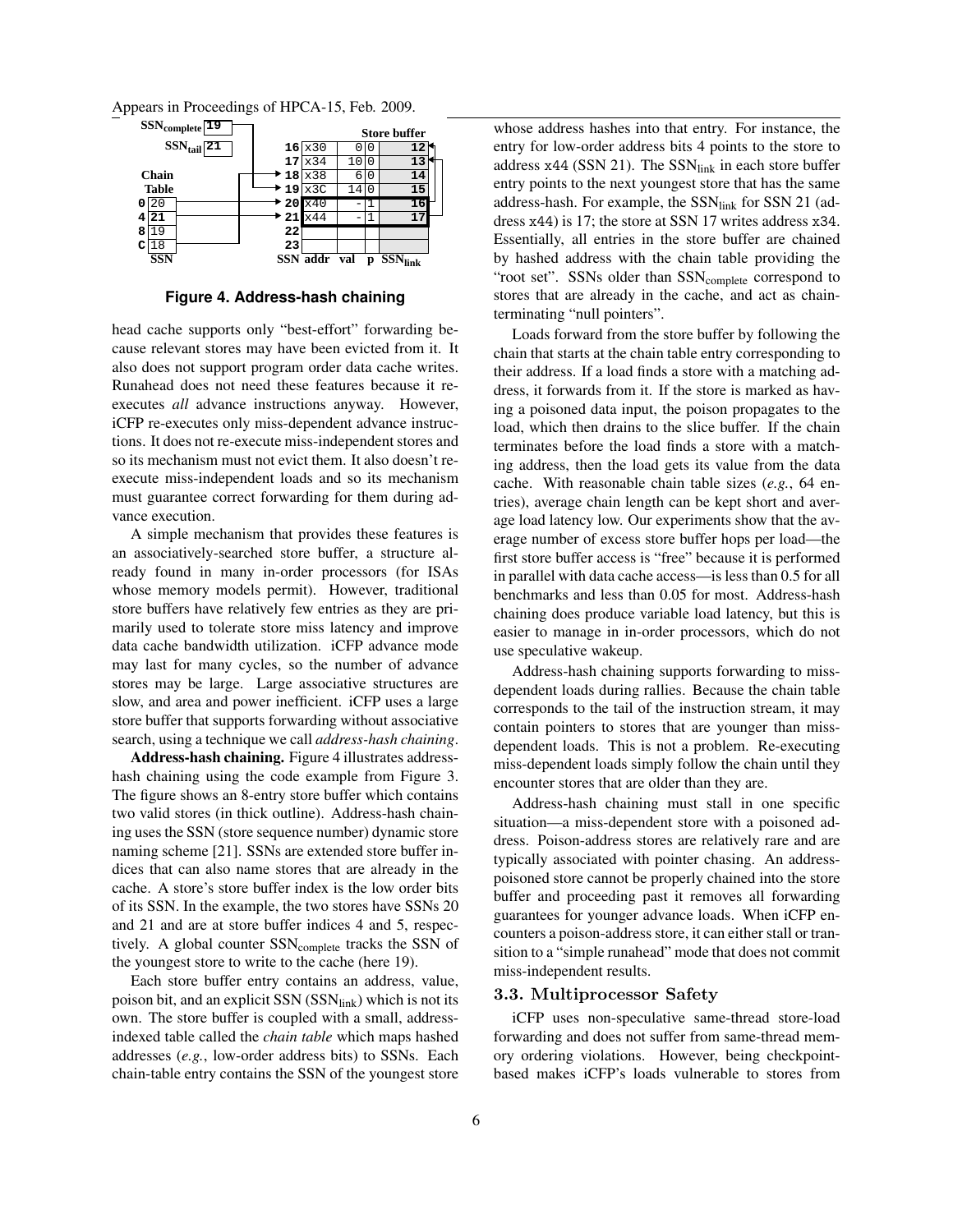other threads. iCFP must snoop these loads efficiently.

A large associatively-searched load queue is one option, but iCFP uses a cheaper scheme based on signatures [4]. iCFP maintains a single local signature. Loads which get their values from the cache—these are the loads that are "vulnerable" to external stores—update the signature with their address. External stores probe the signature. On a hit, they trigger a squash to the checkpoint. When a rally completes, the signature is cleared and the process repeats. Unlike signatures used to disambiguate speculative threads [4], enforce coarsegrain sequential consistency [5], or streamline conflict detection for transactions [22], iCFP signatures are not communicated between processors.

### 3.4. Other Implementation Issues

Simple runahead mode. As alluded to in Section 3.2, iCFP supports a "simple runahead" mode in which it uses the scratch register file to implement advance execution without miss-independent result commit. iCFP transitions to this mode whenever it runs out of slice buffer or store buffer entries or encounters a store with a poisoned (*i.e.*, unknown) address. When the corresponding condition resolves, iCFP resumes "full" advance execution.

Slice buffer management. iCFP requires that instructions in the slice buffer appear in program order. When combined with multi-threaded advance/rally, this implies that rally execution cannot dequeue instructions from the head of the slice buffer and then re-inject them at the tail as this would allow re-circulated slice instructions to interleave with new sliced instructions from the tail. Instead, iCFP marks a processed slice instruction as "un-poisoned", and simply "re-poisons" its existing entry if the instruction has to be re-circulated. Rallying simply skips un-poisoned slice buffer entries. Banking the slice buffer with some degree that is higher than re-injection bandwidth reduces the bandwidth cost of skipping un-poisoned entries [13]. In iCFP, the slice buffer isn't incrementally compacted, rather successive rally passes make it increasingly "sparse", although entries can be reclaimed incrementally from the head. This makes the slice buffer somewhat more space inefficient than it otherwise could be, but it does enable several bandwidth optimizations including multi-threaded rally.

Exploiting additional poison bits. iCFP uses poison bits to track load misses and their dependentinstructions. When a miss returns, instructions that depend on the miss are processed. But so are younger instructions that depend on *any* miss, whether or not that miss has returned. iCFP can reduce this inefficiency by replacing poison bits with poison *bitvectors* where they occur—in the register files, in the store buffer, and in the slice buffer.

Whenever a load miss is initially poisoned it is allocated a bit in a bitvector. Load misses to the same MSHR (*i.e.*, cache line) are allocated the same bit, whereas loads to different MSHRs *may* share a bit. The precise assignment of poison bits to MSHRs is unimportant, a simple round-robin scheme is sufficient. A register or store is considered poisoned if *any* poison bit in its poison bitvector is set and instructions are sliced out accordingly. Rallies are initiated by miss returns and so the processor knows which bits are being "un-poisoned". Instructions which do not have any of these particular bits set are skipped—regardless of whether they have any other poison bits set.

The maximum number of useful poison bits is the degree of MLP iCFP can uncover—beyond software and hardware prefetch. Experiments show that programs can benefit from up to about 8 poison bits. 8 poison bits provide a 1.5% average performance gain over a single bit. *mcf* sees a 6% benefit.

### 4. Some Comparisons

SLTP. SLTP (Simple Latency Tolerant Processor) implements non-blocking advance with blocking rallies and commit of miss-independent advance instructions [17]. SLTP's blocking rally limitation comes from its register file design and register dependence tracking scheme. Specifically, SLTP uses a single register file and two checkpoints rather than two register files and a single checkpoint. It also tracks only poison information, not last writer identity. As a result it does not support partial updates to the main register file during slice reexecution. The main register file is "reconciled" only when the entire contents of the slice buffer have successfully re-executed.

SLTP also has a different data memory system, one based on the SRL (Store Redo Log) scheme [10]. Advance stores write their results into the SRL, a simple FIFO. Miss-independent stores also speculatively write to the data cache from where they can forward to missindependent loads. When a rally begins, the speculative cache writes are discarded and the SRL is drained to the cache. Slice re-execution and SRL draining are interleaved in program order. The SRL design supports only "best effort" poison bit propagation—dependence prediction is used to propagate poison from miss-dependent stores to loads that forward from them. This speculation is verified by searching a large set-associative load queue. When an STLP rally completes, the speculative cache blocks are made non-speculative. iCFP's data memory system—address-hash chained store buffer and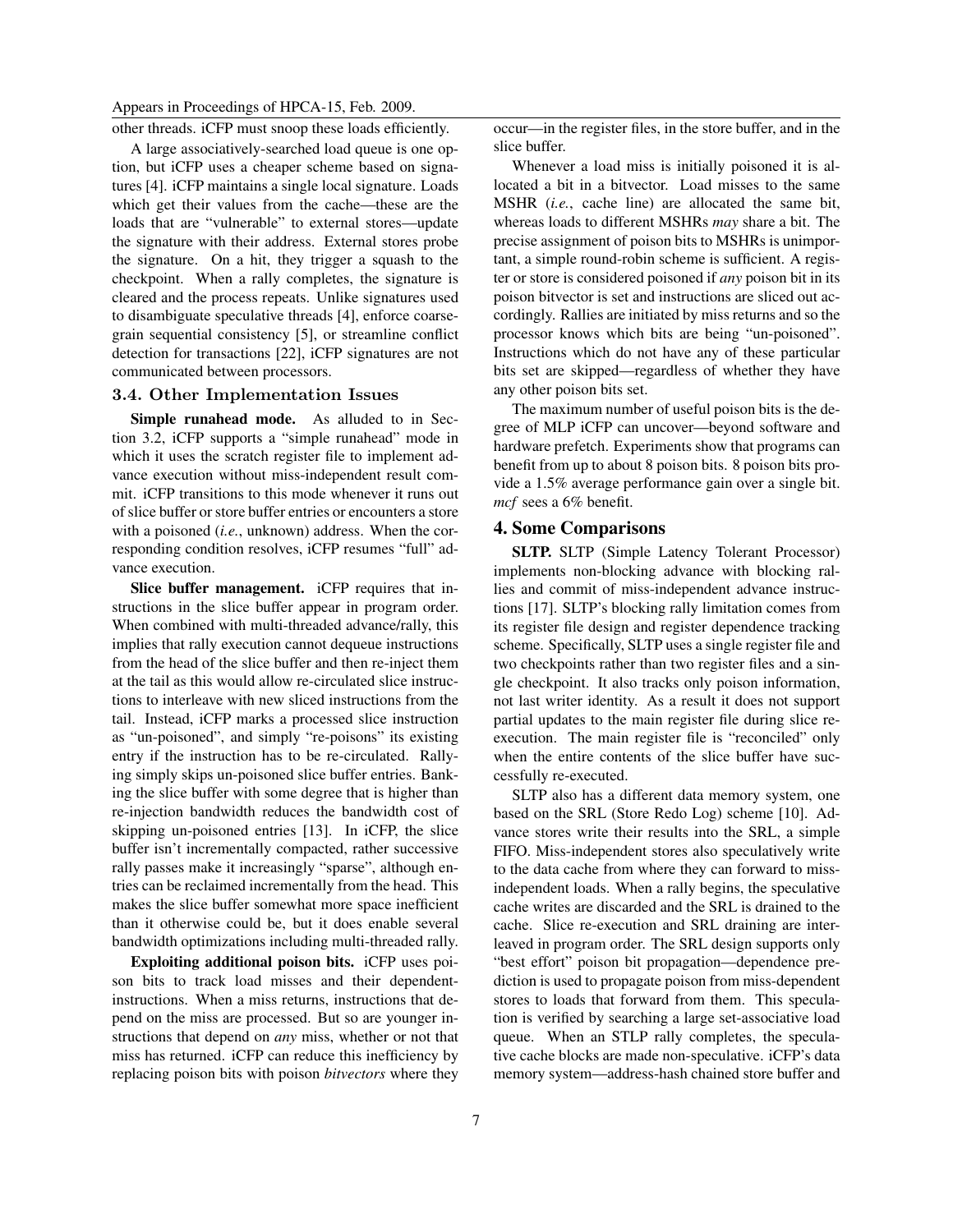load signature—is both simpler and provides higher performance. We compare the two memory systems experimentally in Section 5.2.

Multipass Pipelining. "Flea-flicker" Multipass pipelining [3] is a different extension to Runahead execution. Whereas iCFP commits the results of missindependent advance instructions and skips them during rallies, Multipass saves miss-independent results in a buffer and uses them to accelerate rallies by breaking data-dependences and increasing ILP. Section 5.1 compares iCFP to Multipass.

Rock. We don't have many details about Sun's Rock [26], but we know it implements a non-blocking in-order pipeline. Rock uses checkpoints and a slice buffer to defer miss-dependent instructions. Its implementation is described as two threads that leapfrog each other, passing the designation of architectural thread back and forth. It is not clear whether Rock makes multiple passes over the slice buffer or whether the architectural thread stalls when it encounters dependent misses. There is no description of Rock's data memory system.

CPR/CFP, D-KIP, and TCI. iCFP is inspired by (out-of-order) CFP. CFP uses the out-of-order scheduler to capture and isolate the forward slices of L2 misses, preventing those instructions from tying up registers [13] and issue queue entries [24]. CFP targets L2 misses exclusively because the out-of-order engine can tolerate L2 hits.

CFP was initially implemented on top of a registerefficient checkpoint-based substrate (CPR) [1], but the CFP principle is easily applied to ROB-based substrates [7]. One ROB-based CFP implementation, D-KIP (Decoupled KILO-Instruction Processor) [20], reexecutes L2-miss slices on a scalar in-order pipeline. Another, MSP (Multi-Scan Processor) [18] leverages multiple in-order pipelines to make multiple passes over the slice buffer. iCFP implements this functionality in a single in-order pipeline and uses it to tolerate misses at all cache levels. Its use of a single in-order pipeline also allows it to use a simple chained store buffer as opposed to a distributed load store queue [19].

TCI (Transparent Control Independence) [2] is a CFP derivative that uses in-order rename-stage slicing to reduce the branch mis-prediction penalty in an out-oforder processor. iCFP borrows the poison bitvector optimization from TCI.

ReSlice. ReSlice uses slice re-execution to reduce the cost of thread live-in mis-speculation in a speculatively multi-threaded architecture [23]. Re-slice tracks slices originating in different thread live-in seperately, but can handle some slice overlaps. It can deal with some memory data hazards by recording values read by slice loads and over-written by slice stores. iCFP interleaves all slices in a single slice buffer. iCFP can deal with all slice overlaps and its use of a chained store buffer isolates slice re-execution from memory data hazards.

### 5. Experimental Evaluation

We evaluate iCFP using cycle-level simulation on the SPEC2000 benchmarks. The benchmarks are compiled for the Alpha AXP ISA at optimization level -O4. Benchmarks run to completion with 2% periodic sampling. Each 1 million instruction sample is preceded by a 4 million instruction cache and predictor warmup period. Our simulator cannot execute *fma3d* and *sixtrack*.

The timing simulator is based on the SimpleScalar 3.0 machine definition and system call modules. It simulates advanced branch prediction, an event-driven nonblocking cache hierarchy with realistic buses and missstatus holding registers (MSHRs), as well as hardware stream buffer prefetching. Table 1 describes our configuration in detail.

### 5.1. Comparative Performance

Figure 5 shows percent speedup over an in-order pipeline for Runahead, Multipass, SLTP, and iCFP. The different micro-architectures are configured similarly, but differ in the types of misses under which they block or advance. Runahead and SLTP advance under all L2 misses, but block on all—*i.e.*, both primary and secondary—data cache misses. Multipass advances under all L2 misses and primary data cache misses, but blocks on secondary data cache misses. iCFP advances under all primary and secondary misses. These settings produce the best results for each micro-architecture under our default configuration, specifically a 20-cycle L2 hit latency. Runahead and SLTP don't advance under primary data cache misses because in both, there is a small cost relative to the baseline in-order pipeline which stalls on the first miss-dependent instruction, not the miss itself—for advancing under a miss that doesn't expose additional misses. In Runahead, this cost is incurred because the transition to advance mode happens immediately, causing instructions younger than the miss to be effectively discarded. In SLTP, the cost is associated with draining the SRL. With a 20-cycle L2 hit latency and a 10 stage pipeline, advance execution effectively has only 10 cycles to uncover an independent miss under a data cache miss. The chances of doing so are too low to overcome the small "startup" penalties associated with Runahead and SLTP.

On average (geometric mean over all of SPEC2000), iCFP improves performance by 16%, Multipass by 11%,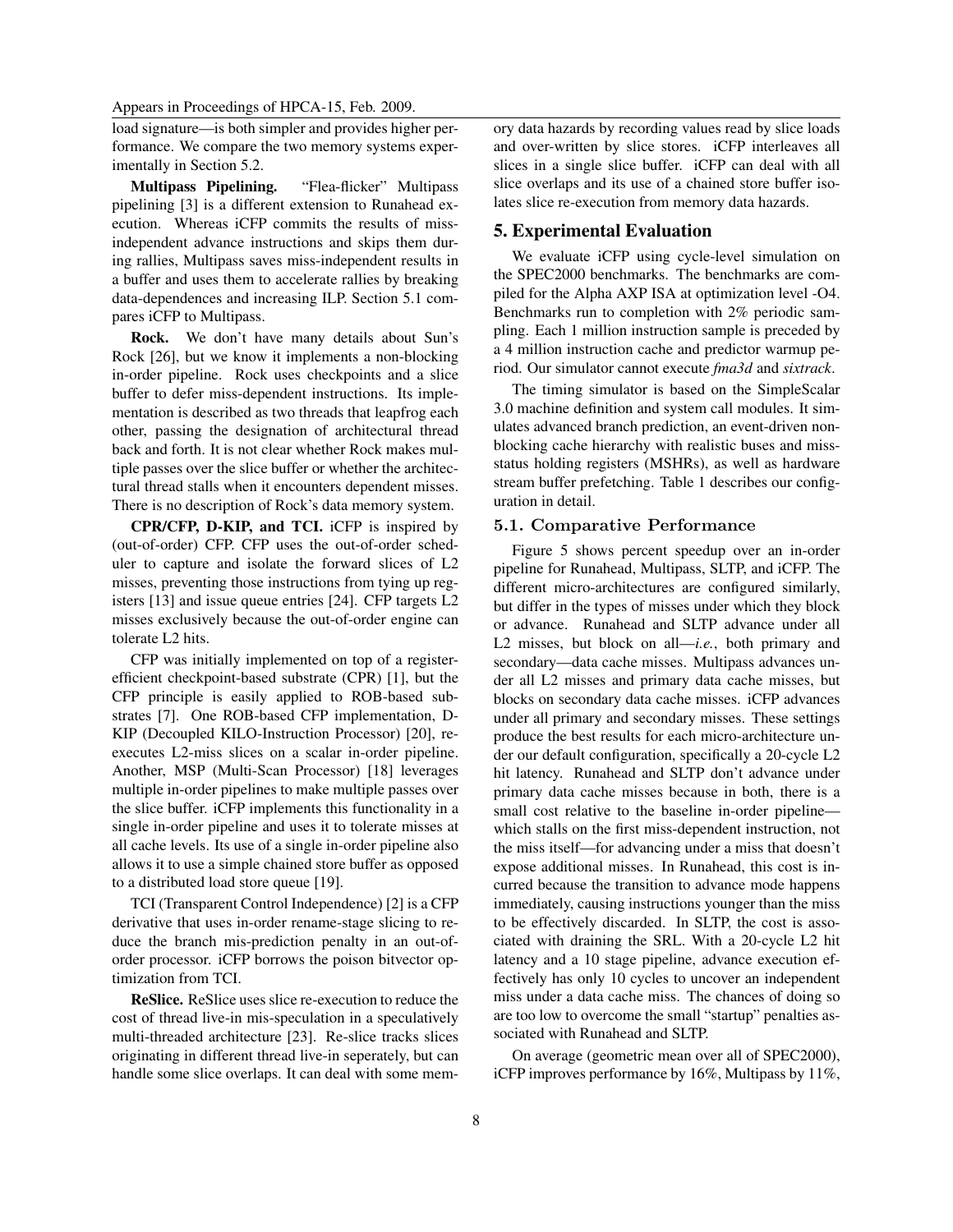| <b>B</b> pred    | 24 Kbyte 3-table PPM direction predictor [14]. 2K-entry target buffer. 32-entry RAS.                         |
|------------------|--------------------------------------------------------------------------------------------------------------|
| Pipeline         | 10 stages: 3 I\$, 1 decode, 1 reg-read, 1 ALU, 3 D\$, 1 reg-write. 2-cycle fp-add, 4-cycle int/fp multiply   |
| Execution        | 2-way superscalar, 2 integer, 1 fp/load/store/branch                                                         |
| IS/D\$           | 32 Kbyte, 4-way set-associative, 64 byte line, with 8-entry victim buffer, 32-entry associative store buffer |
| L2               | 1 Mbyte, 8-way set-associative, 128-byte line, with 4-entry victim buffer, 20-cycle L2                       |
| Prefetchers      | 8 stream buffers with 8 128-byte blocks each                                                                 |
| Memory           | 400 cycle latency to the first 16 bytes, 4 cycles to each additional 16 byte chunk. 64 outstanding misses    |
| Runahead         | 256-entry runahead cache                                                                                     |
| <b>Multipass</b> | 256-entry runahead cache, 128-entry instruction buffer, no compiler RESTART directives                       |
| <b>SLTP</b>      | 128-entry SRL, 128-entry slice buffer, idealized memory dependence prediction and load queue                 |
| iCFP             | 128-entry chained store buffer, 512-entry chain table, 128-entry slice buffer, 8-bit poison vectors          |

**Table 1. Simulated processor configurations**



Runahead by 11%, and SLTP by 9%. For SPECfp, the four provide improvements of 21%, 15%, 15%, and 12%, respectively. SPECint improvements are 12%, 7%, 7%, and 5%. It is important to remember that the baseline processor includes stream buffer prefetching. It is also important to remember that the geometric means include several programs, *mesa*, *eon* and *vortex* to name three, which have few cache misses and essentially never enter advance mode—Table 2 contains a benchmark characterization which includes data cache and L2 misses per 1000 instructions. Programs with many data cache and L2 misses like *ammp*, *applu*, *art*, *mcf*, and *vpr* all see speedups of 40% or greater.

The important observation from Figure 5 is that iCFP matches or outperforms the three other schemes in every case except one minor exception—on *facerec*, SLTP out-performs iCFP by 0.3%. The effect in play here

is that, in SLTP, speculatively-written lines cannot be evicted. This perturbs the replacement sequence in a way that happens to reduce misses. Overall, however, SLTP's use of an SRL-based data memory system severely limits its performance, and occasionally yields slow-downs over the baseline in-order pipeline (*e.g.* 9% on *galgel*). An SRL-based design requires speculatively written lines to be flushed from the data cache before a rally, potentially increasing D\$ misses and load latency (on *galgel*, load latency increases by 7%). An SRL-based scheme also requires that slice re-execution be inter-leaved with SRL draining, and this counter-acts most of the benefit of skipping miss-independent instructions. The SRL must also be completely drained before "tail" execution can resume. Finally, the requirement of single-pass blocking rallies constrains SLTP on programs with dependent misses, *e.g.*, *mcf* and *vpr*.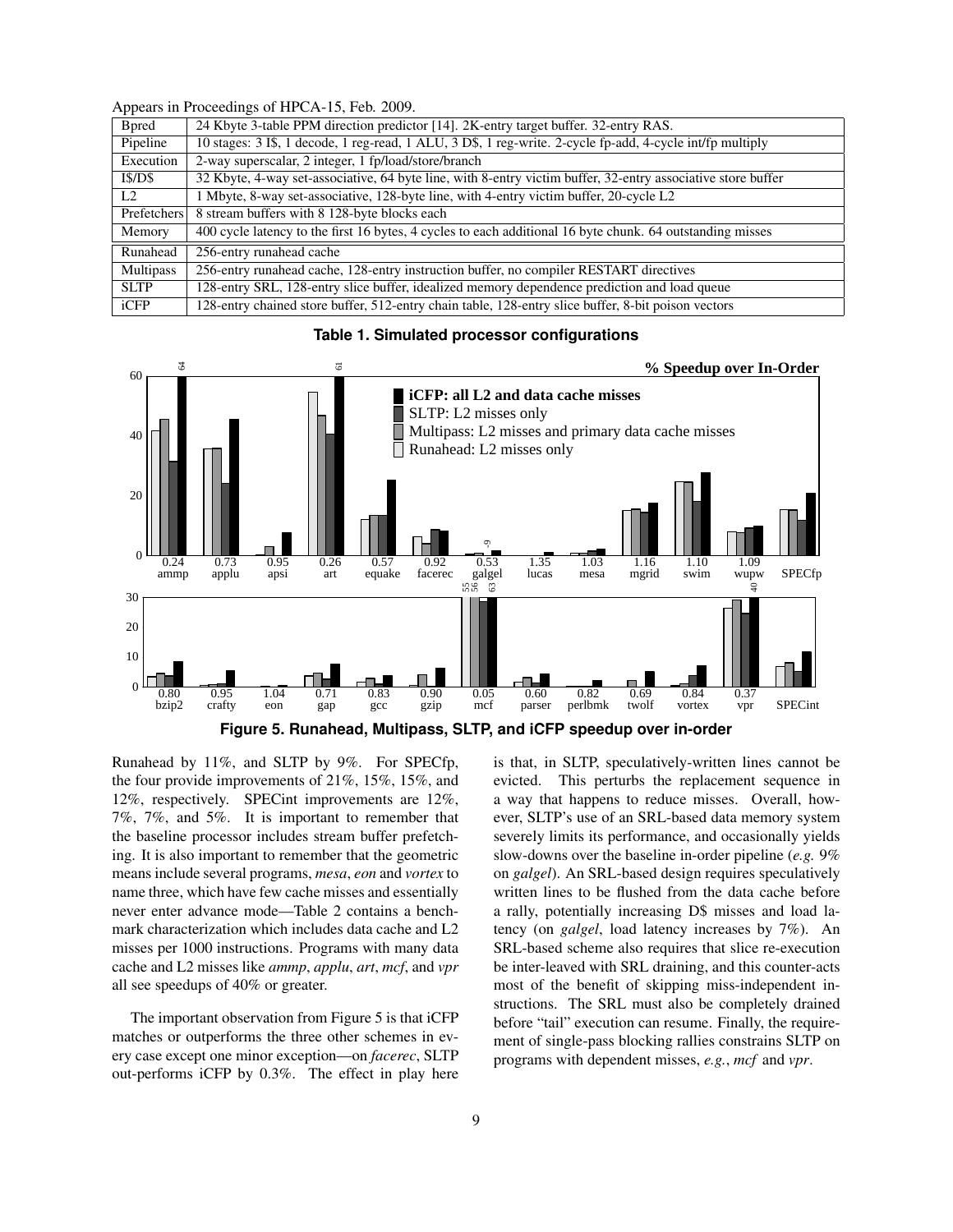Appears in Proceedings of HPCA-15, Feb. 2009.

|         | Miss/KI        |                  |     | D\$ MLP |      |                | L2 MLP | Rally/KI         |      |
|---------|----------------|------------------|-----|---------|------|----------------|--------|------------------|------|
| Bench   | D\$            | L2               | 10  | RA      | iCFP | 10             |        | RA iCFP          | iCFP |
| ammp    | 23             | 5                | 1.1 | 2.3     | 2.5  | 1              | 1.9    | $\boldsymbol{2}$ | 428  |
| applu   | 21             | 3                | 2.2 | 5.4     | 5.9  | $\overline{c}$ | 5.5    | 5.9              | 105  |
| apsi    | 19             | $\mathbf{0}$     | 2.2 | 2.2     | 2.7  | 6.8            | 4.2    | 4.2              | 49   |
| art     | 122            | 19               | 2.6 | 23.9    | 43.6 | 1.8            | 18.4   | 35.5             | 951  |
| equake  | 26             | $\mathbf{1}$     | 1.4 | 1.9     | 2.1  | 1.5            | 2.3    | 2.4              | 290  |
| facerec | 10             | 3                | 11  | 22.5    | 22.5 | 41.7           | 73.4   | 73.1             | 64   |
| galgel  | 14             | $\mathbf{0}$     | 1.2 | 1.3     | 1.4  | 1.9            | 3.6    | 4.0              | 48   |
| lucas   | 19             | $\boldsymbol{0}$ | 1.3 | 1.3     | 1.4  | 1.0            | 1.0    | 1.0              | 65   |
| mesa    | 1              | $\mathbf{0}$     | 1.1 | 1.1     | 1.1  | 4.2            | 2.8    | 2.8              | 3    |
| mgrid   | 13             | $\boldsymbol{0}$ | 1.5 | 3.4     | 4.7  | 1.5            | 7.8    | 12.0             | 15   |
| swim    | 28             | 5                | 5   | 8.9     | 11.0 | 4.1            | 8.4    | 12.1             | 64   |
| wupw    | 5              | $\mathbf{1}$     | 1.9 | 3.1     | 3.3  | 1.6            | 2.6    | 2.9              | 33   |
| bzip2   | $\overline{5}$ | $\overline{1}$   | 2.0 | 2.5     | 2.5  | 3.2            | 3.6    | 3.8              | 32   |
| crafty  | $\overline{4}$ | $\mathbf{0}$     | 1.0 | 1.1     | 1.1  | 1.0            | 1.2    | 1.2              | 29   |
| eon     | 10             | $\overline{0}$   | 1.0 | 1.1     | 1.1  | 1.1            | 1.8    | 1.7              | 3    |
| gap     | 5              | $\mathbf{1}$     | 1.5 | 1.9     | 2.0  | 2.8            | 2.4    | 2.4              | 29   |
| gcc     | 11             | $\mathbf{0}$     | 1.3 | 1.6     | 1.6  | 3.6            | 2.9    | 2.9              | 38   |
| gzip    | 11             | $\mathbf{0}$     | 1.1 | 1.2     | 1.5  | 8.3            | 8.0    | 8.8              | 94   |
| mcf     | 115            | 46               | 3.1 | 4.6     | 5.0  | 2.9            | 4.2    | 4.5              | 2876 |
| parser  | 10             | 1                | 1.0 | 1.1     | 1.1  | 1.1            | 1.1    | 1.1              | 238  |
| perl    | $\overline{4}$ | $\mathbf{0}$     | 1.1 | 1.2     | 1.2  | 1.2            | 1.5    | 1.5              | 26   |
| twolf   | 20             | $\mathbf{0}$     | 1.1 | 1.1     | 1.2  | 1.1            | 1.3    | 1.3              | 224  |
| vortex  | $\overline{2}$ | 0                | 1.1 | 1.3     | 1.4  | 1.3            | 1.4    | 1.4              | 15   |
| vpr     | 19             | 3                | 1.1 | 1.7     | 1.8  | 1.1            | 1.7    | 1.8              | 187  |

**Table 2. iCFP diagnostics**

Rally overhead. iCFP outperforms Runahead and Multipass because its rallies can skip miss-independent advance instructions. Multipass has a limited form of rally acceleration (dependence-breaking) and usually slightly out-performs Runahead. Table 2 shows the number of instructions iCFP re-executes in rally mode per 1000 program instructions. This number can be greater than 1000 because iCFP makes multiple rally passes—for long chains of dependent misses (*e.g.*, *mcf*) iCFP makes as many rally passes as there are dependent misses in the chain. Nevertheless, iCFP's rally overhead is lower than that of Runahead and Multipass.

MLP. Faster rallies and uniform non-blocking also help increase MLP. Table 2 shows data cache and L2 MLP for in-order (iO), Runahead (RA), and iCFP. iCFP boosts MLP over both in-order and Runahead in almost all cases. Note, our simulated processor can only practically exploit an L2 MLP of 12, because of the ratio of memory latency (400 cycles) to memory bus bandwidth (one L2 cache line every 32 cycles).

Tolerating all-level cache misses. The main claim of this paper (see title) is that iCFP's combination of features—minimal rallies and uniform non-blocking allow it to tolerate both short and long cache misses in an in-order processor. Our results support this claim. The examples in Figure 1 should provide some intution. To gain further insight, we repeat our Runahead and iCFP experiments with different L2 hit latencies. Figure 6



**Figure 6. L2 hit-latency sensitivity**

shows results for benchmark *equake* and for geometric mean over all of Spec. We experiment with two different iCFP configurations, one that advances only on L2 misses and one that advances under all misses. We also show three Runahead configurations, one that advances under L2 misses only, one that also advances under primary data cache misses, and one that advances under all misses, including secondary data cache misses.

The SPEC average results justify our choice of L2 only advance as the Runahead configuration. They also confirm the intuition that at higher L2 hit latencies, allowing Runahead to advance on data cache misses becomes profitable. The *equake* results illustrate the secondary data cache miss dilemma faced by Runahead. At short L2 hit latencies, *equake* prefers that Runahead block on secondary data cache misses. At higher L2 hit latencies, it prefers that Runahead advance on those misses. In iCFP, advancing on any data miss is profitable at virtually any L2 hit latency.

#### 5.2. Feature Contribution Analysis

iCFP feature "build". We performed additional experiments to isolate the performance contributions of iCFP's various features. Figure 7 shows these experiments as a "build" from SLTP, the leftmost bar in the graph. All bars in this build allow advance execution on any miss, as iCFP does. The second bar replaces SLTP's SRL-based memory system with iCFP's chained store buffer. In itself, the chained store buffer provides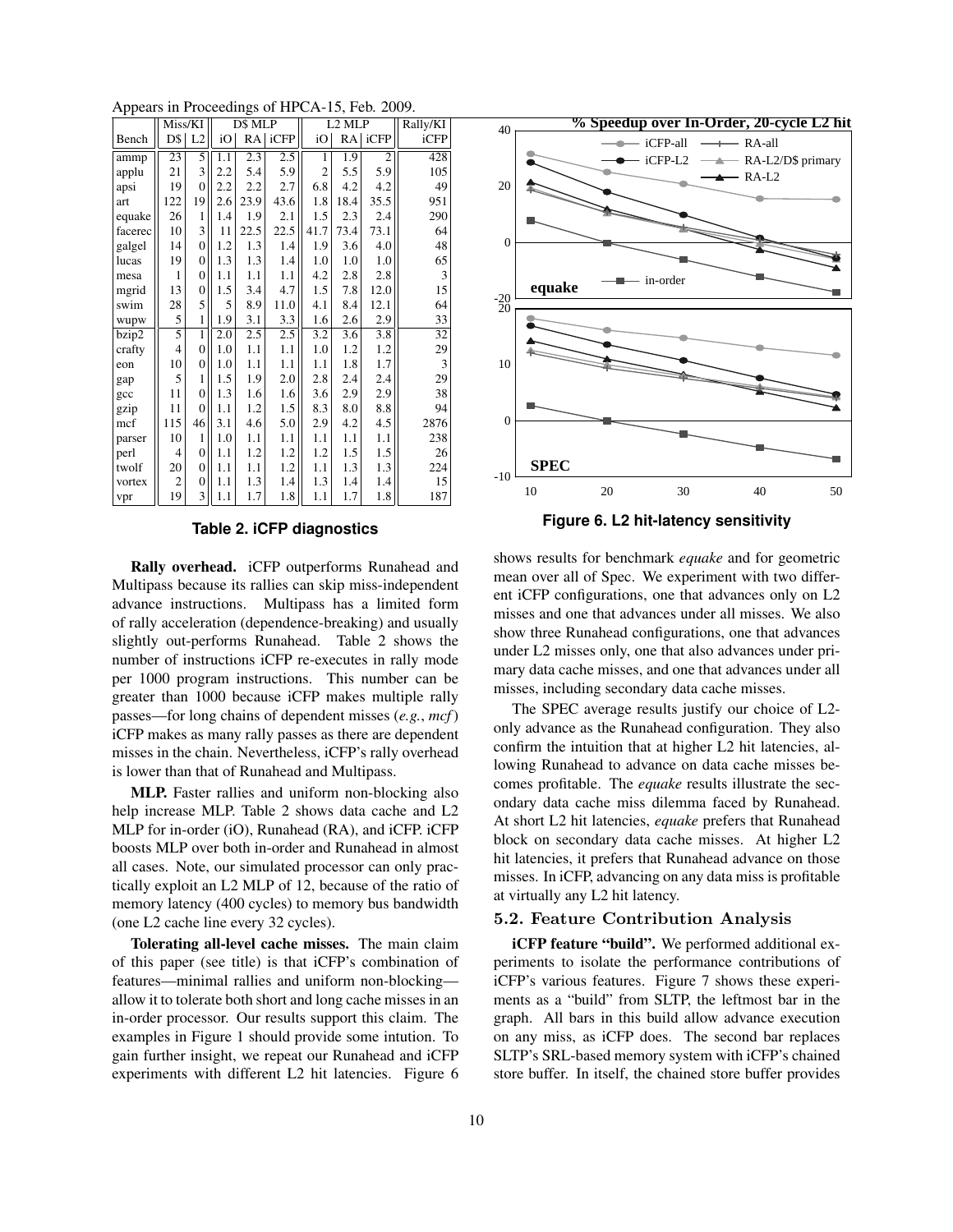Appears in Proceedings of HPCA-15, Feb. 2009.



**Figure 7. iCFP feature performance analysis**





an average performance gain of about 2%, although individual programs (*e.g.*, *applu* and *swim*) benefit more significantly. The bigger contribution of the chained store buffer is that it enables non-blocking rallies, which are added in the third bar. Non-blocking rallies add an average of 7% to performance and greatly improve the performance of programs with many dependent misses (*e.g.*, *mcf* and *vpr*). Using 8-bit poison vectors instead of singleton poison bits allows rallies to skip instructions that are independent of the particular miss that just returned. The final feature—although it requires no additional support over non-blocking rallies—is the ability to multi-thread rallies with execution of new instructions at the tail.

Store buffer alternatives. Figure 8 compares our chained store buffer to two other designs: an idealized, fully-associative store buffer, and an indexed store buffer that supports limited forwarding. In the limited forwarding scheme, the pipeline stalls if a load "hits" in the chain table but doesn't match the address of the corresponding store—this is the iCFP equivalent of out-oforder CFP's SRL/LCF scheme [10]. Intuitively, this configuration performs poorly. In out-of-order CFP, younger instructions can flow around a stalled load; in iCFP, they cannot. More surprising is that chaining closely tracks the performance of idealized fully-

associative search. The difference between these two is less than 1% for every program. The reason is that the average number of "excess" store buffer hops per load is low. The only two benchmarks which average more than 5 extra hops per hundred committed loads are *ammp* (18) and *art* (47). Chaining performance is a function of chain table size. A 64-entry chain table reduces performance—relative to a 512-entry table—by 0.3% on average with a maximum of 4% (*ammp*).

#### 5.3. Area Overheads

We use a modified version of CACTI-4.1 [25] to estimate the area overheads of Runahead, Multipass, SLTP, and iCFP in 45nm technology. Runahead overhead includes the poison bits and Runahead cache. Multipass overhead includes poison bits, result buffer, forwarding cache, and load disambiguation unit. STLP overhead includes poison bits, SRL, and load queue (we do not count the memory dependence predictor). iCFP overhead comprises poison bits, sequence numbers, store buffer, chain table, and signature. We do not count the scratch register file as overhead because it also supports multi-threading. We do count the cost of the shadowbitcell checkpoints which we estimate for a 6-port register file using the proposed layout [9].

Assuming 128-entry slice/result buffers, a 512-entry chain table, 8-bit poison vectors, 10-bit sequence numbers, a 256-entry forwarding cache, and a 256-entry load queue, we estimate the area overheads of Runahead, Multipass, SLTP, and iCFP as 0.12, 0.22, 0.36, and 0.26 mm<sup>2</sup>, respectively. These footprints are small relative to the area of a 2-way issue in-order processor (with floating-point) which we estimate to be between 4 and 8 mm<sup>2</sup> in this technology. Certainly, iCFP's performance advantages over Runahead and Multipass justify its marginal area cost. iCFP out-performs SLTP despite a smaller area footprint.

Additional experiments show that a 2-way issue out-